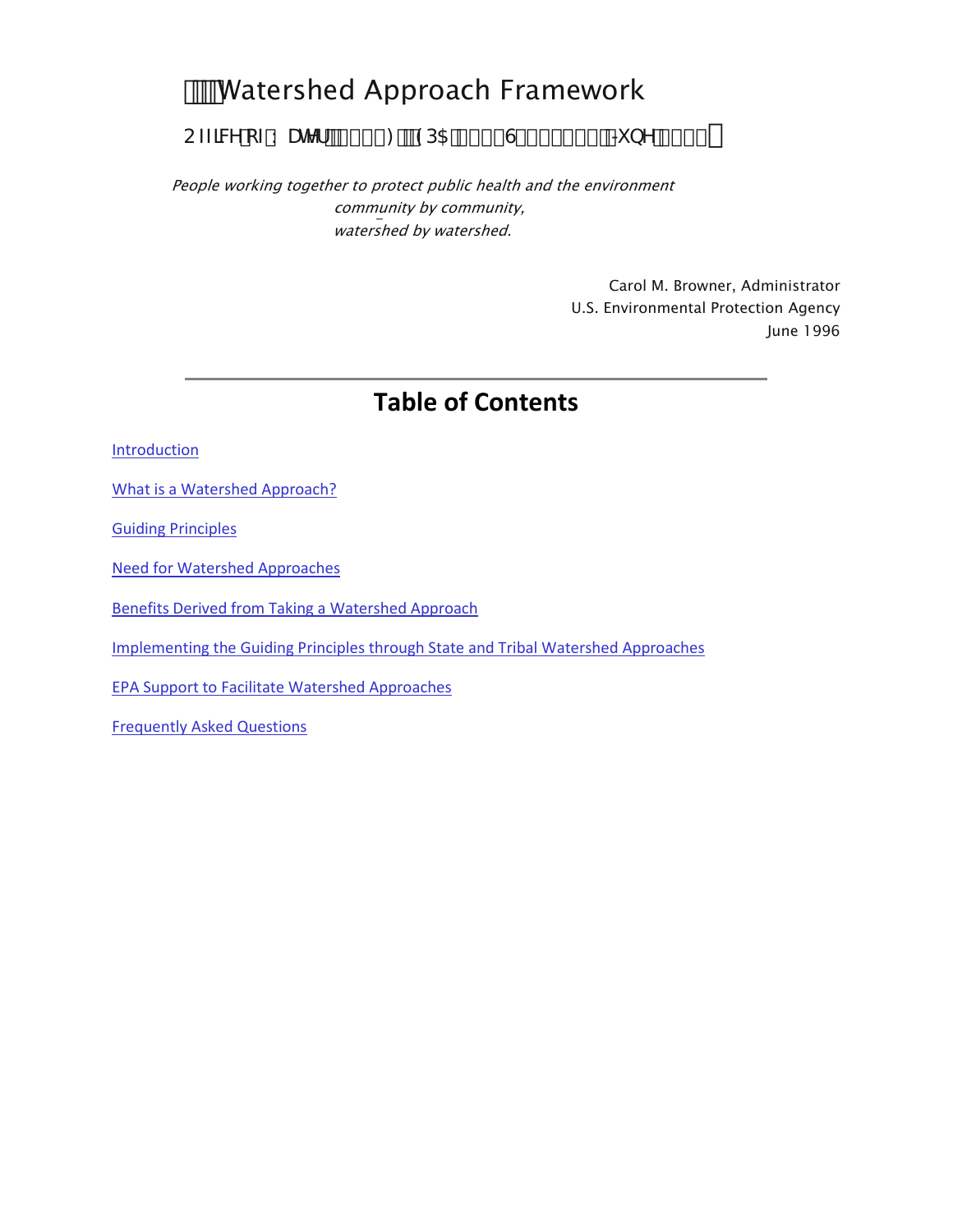# <span id="page-1-0"></span>**Introduction**

Environmental protection programs in the United States have successfully improved water quality during the last quarter century, yet, many challenges remain. The most recent national water quality inventory shows that, as of 1994, nearly 40 percent of surveyed waters in the US remain too polluted for fishing, swimming and other uses. The leading causes of impairment found in the survey include silt, sewage, disease-causing bacteria, fertilizer, toxic metals, oil and grease.

Many public and private organizations are joining forces and creating multidisciplinary and multijurisdictional partnerships to focus on these problems, community by community and watershed by watershed. These *watershed approaches* are likely to result in significant restoration, maintenance and protection of water resources in the United States. Supporting them is a high priority for EPA's national water program.

This publication explains EPA's vision for watershed approaches and builds upon the Office of Water *Watershed Protection Approach Framework*, endorsed by senior EPA managers in 1991. It emphasizes the role EPA envisions for states and tribes. It also reflects the high priority that individual Office of Water programs have put on developing and supporting comprehensive state and tribal watershed approach strategies that actively involve public and private interests at all levels to achieve environmental protection.

# <span id="page-1-1"></span>**What is a Watershed Approach?**

The watershed approach is a coordinating framework for environmental management that focuses public and private sector efforts to address the highest priority problems within hydrologically-defined geographic areas, taking into consideration both ground and surface water flow.

# <span id="page-1-2"></span>**Guiding Principles**

EPA supports watershed approaches that aim to prevent pollution, achieve and sustain environmental improvements and meet other goals important to the community. Although watershed approaches may vary in terms of specific objectives, priorities, elements, timing, and resources, all should be based on the following guiding principles.

A. *Partnerships* -- Those people most affected by management decisions are involved throughout and shape key decisions.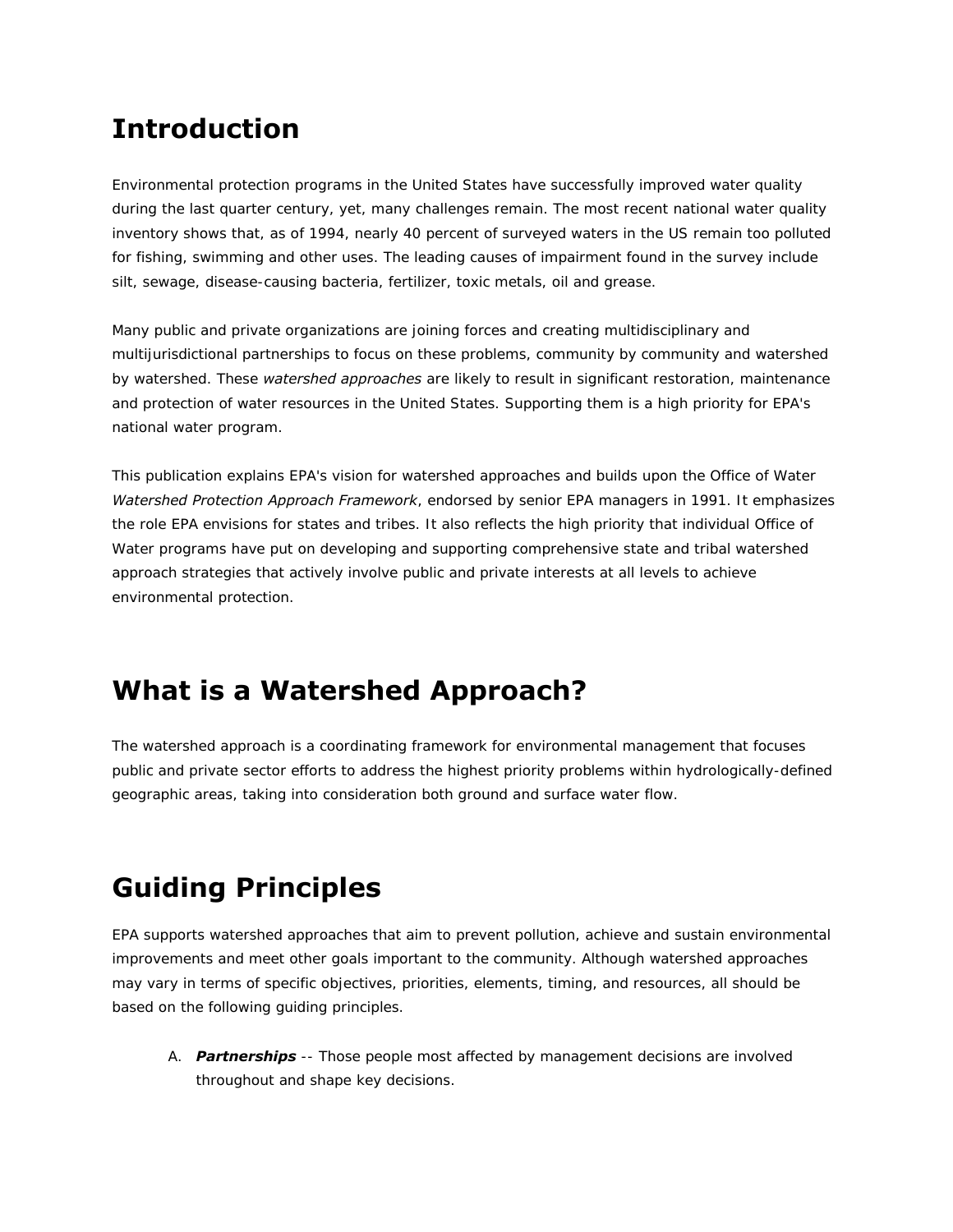This ensures that environmental objectives are well integrated with those for economic stability and other social and cultural goals. It also provides that the people who depend upon the natural resources within the watersheds are well informed of and participate in planning and implementation activities.

- B. *Geographic Focus* -- Activities are directed within specific geographic areas, typically the areas that drain to surface water bodies or that recharge or overlay ground waters or a combination of both.
- C. *Sound Management Techniques based on Strong Science and Data* -- Collectively, watershed stakeholders employ sound scientific data, tools, and techniques in an iterative decision making process. This includes:
	- i. assessment and characterization of the natural resources and the communities that depend upon them;
	- ii. goal setting and identification of environmental objectives based on the condition or vulnerability of resources and the needs of the aquatic ecosystem and the people within the community;
	- iii. identification of priority problems;
	- iv. development of specific management options and action plans;
	- v. implementation; and
	- vi. evaluation of effectiveness and revision of plans, as needed.

Because stakeholders work together, actions are based upon shared information and a common understanding of the roles, priorities, and responsibilities of all involved parties. Concerns about environmental justice are addressed and, when possible, pollution prevention techniques are adopted. The iterative nature of the watershed approach encourages partners to set goals and targets and to make maximum progress based on available information while continuing analysis and verification in areas where information is incomplete.

## <span id="page-2-0"></span>**Need for Watershed Approaches**

Over the past 20 years, substantial reductions have been achieved in the discharge of pollutants into the nation's air, lakes, rivers, wetlands, estuaries, coastal waters, and ground water. These successes have been achieved primarily by controlling point sources of pollution and, in the case of ground water, preventing contamination from hazardous waste sites. While such sources continue to be an environmental threat, it is clear that potential causes of impairment of a waterbody are as varied as human activity itself. For example, besides discharges from industrial or municipal sources, our waters may be threatened by urban, agricultural, or other forms of polluted runoff; landscape modification; depleted or contaminated ground water; changes in flow; overharvesting of fish and other organisms; introduction of exotic species; bioaccumulation of toxics; and deposition or recycling of pollutants between air, land and water.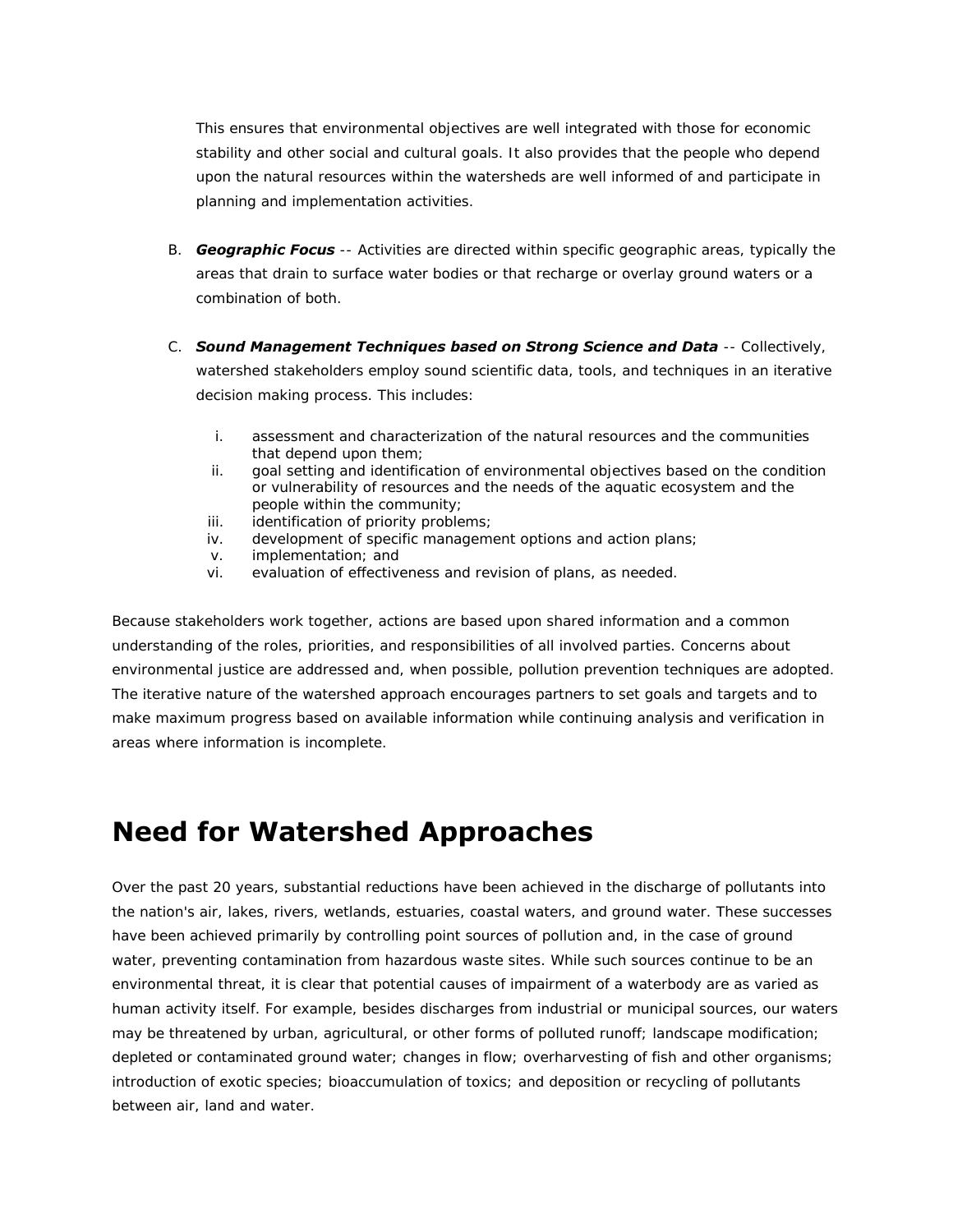The federal laws that address these problems have tended to focus on particular sources, pollutants, or water uses and have not resulted in an integrated environmental management approach. Consequently, significant gaps exist in our efforts to protect watersheds from the cumulative impacts of a multitude of activities. Existing air, waste and pesticide management, water pollution prevention and control programs and other related natural resource programs are, however, excellent foundations on which to build a watershed approach.

## <span id="page-3-0"></span>**Benefits Derived from Taking a Watershed Approach**

Operating and coordinating programs on a watershed basis makes good sense for environmental, financial, social, and administrative reasons. For example, by jointly reviewing the results of assessment efforts for drinking water protection, pollution control, fish and wildlife habitat protection and other aquatic resource protection programs, managers from all levels of government can better understand the cumulative impacts of various human activities and determine the most critical problems within each watershed. Using this information to set priorities for action allows public and private managers from all levels to allocate limited financial and human resources to address the most critical needs. Establishing environmental indicators helps guide activities toward solving those high priority problems and measuring success in making real world improvements rather than simply fulfilling programmatic requirements.

Besides driving results towards environmental benefits, the approach can result in cost savings by leveraging and building upon the financial resources and the willingness of the people with interests in the watershed to take action. Through improved communication and coordination the watershed approach can reduce costly duplication of efforts and conflicting actions. Regarding actions that require permits, specific actions taken within a watershed context (for example the establishment of pollutant trading schemes or wetlands mitigation banks and related streamlined permit review) enhances predictability that future actions will be permitted and reduces costs for the private sector. As a result, the watershed approach can help enhance local and regional economic viability in ways that are environmentally sound and consistent with watershed objectives.

Finally, the watershed approach strengthens teamwork between the public and private sectors at the federal, state, tribal and local levels to achieve the greatest environmental improvements with the resources available. This emphasis gives those people who depend on the aquatic resources for their health, livelihood or quality of life a meaningful role in the management of the resources. Through such active and broad involvement, the watershed approach can build a sense of community, reduce conflicts, increase commitment to the actions necessary to meet societal goals and, ultimately, improve the likelihood of sustaining long-term environmental improvements.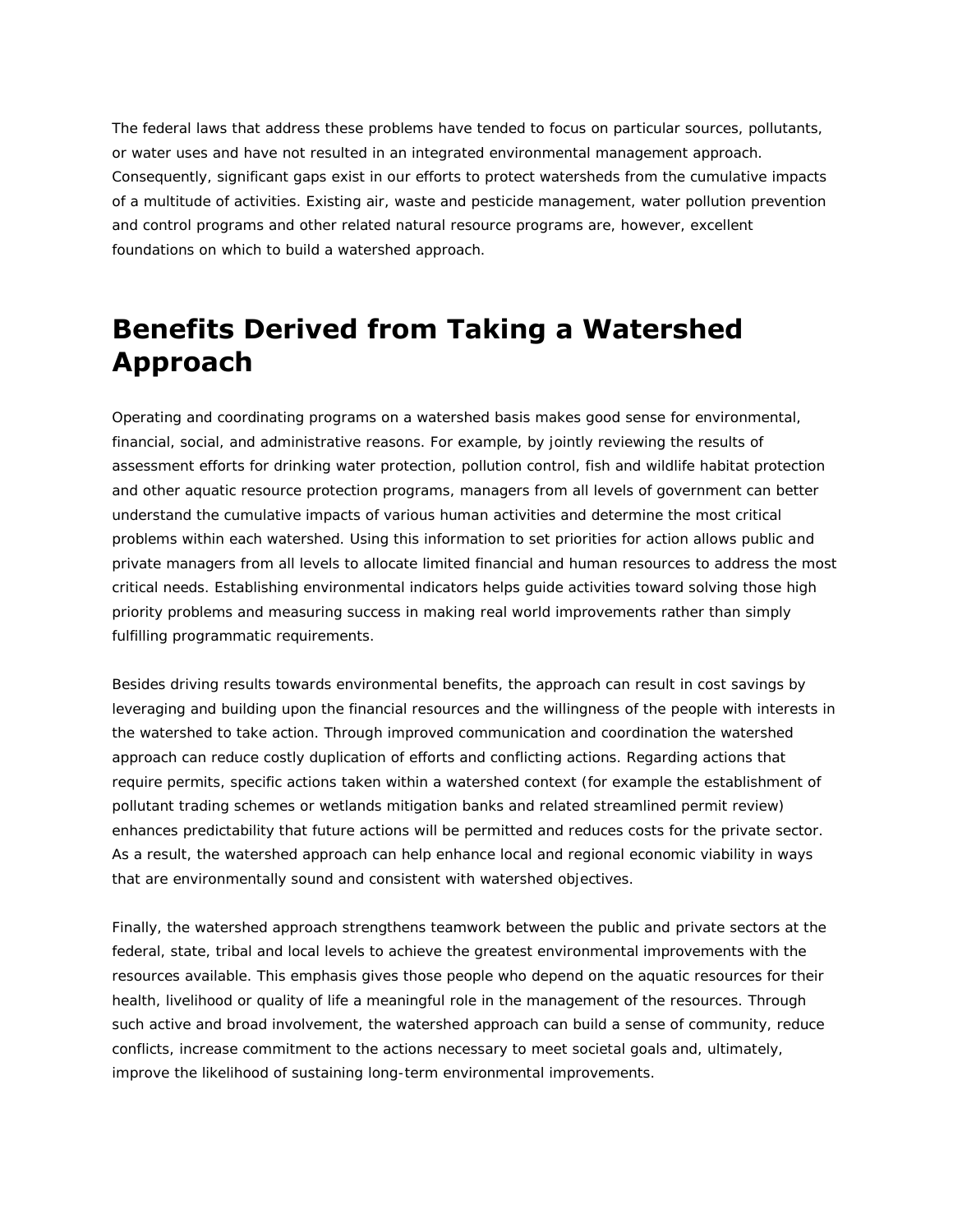## <span id="page-4-0"></span>**Implementing the Guiding Principles through State and Tribal Watershed Approaches**

From EPA's perspective, states and tribes are in a pivotal position because they implement many existing water and natural resource protection programs and they are situated well to coordinate among other levels of government (e.g., local, regional and federal). For these reasons, EPA places special emphasis on supporting our state and tribal partners in developing and implementing comprehensive watershed approaches. This emphasis should not be construed as a lack of support for the involvement of other parties in watershed management, especially local stakeholders. As stated in the guiding principles, partnerships that promote the active participation of concerned parties from all levels of government and from across the public and private sectors is essential to the watershed approach.

EPA recognizes that each state or tribe may approach watershed management differently. The agency will not prescribe their actions; rather it supports watershed approaches that are tailored to the needs of the jurisdictions.

The agency has both a national interest in and responsibility for supporting watershed approaches. The interest stems from the belief that the diverse sources of aquatic ecosystem impacts will best be brought under control through a combination of cooperative and mandatory measures tailored to the needs in specific watersheds with wholehearted support from watershed stakeholders. EPA's responsibility includes definition and ensured compliance with basic water programs; development of national standards and tools; funding; and national assessment of status and progress.

For the long term, EPA envisions locally-driven, watershed-based activities embedded in comprehensive state and tribal watershed approaches all over the United States. Based on observation of the development of such comprehensive approaches in several jurisdictions, there are four key elements of state and tribal watershed approaches. These reflect and provide the operating structure for these guiding principles described earlier. They are:

- **•** [Stakeholder Involvement](#page-5-0) (providing structure for the *Partnership* principle)
- **[Geographic Management Units](#page-5-1)** (providing structure for the *Geographic Focus* principle)
- [Coordinated Management Activities](#page-6-0) (providing structure for the *Sound Management* principle)
- [A Management Schedule](#page-10-0) (providing further structure for the *Sound Management* principle)

The following describes in more detail how the key elements implement the guiding principles.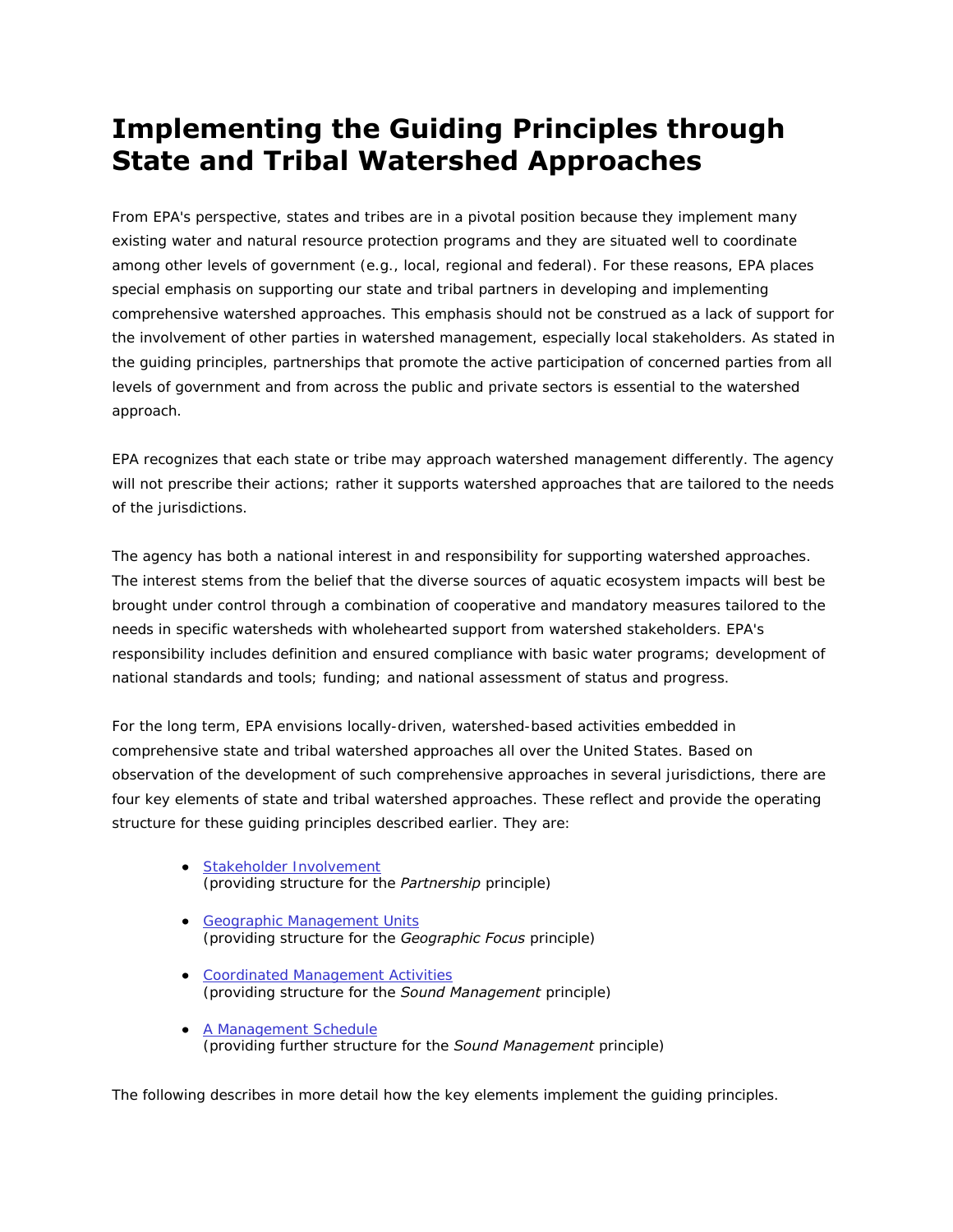### <span id="page-5-0"></span>**Stakeholder Involvement**

Broad involvement is critical. In many cases, the solutions to natural resource problems depend on voluntary actions on the part of the people who live, work and play in the watershed. Besides improving coordination among their own agencies, the watershed approach calls upon states and tribes to fully engage local government entities, sources of watershed impacts, users of watershed resources, environmental groups, and the public in the watershed management process to help them better understand the problems, identify and buy into goals, select priorities, and choose and implement solutions.

States and tribes work with other partners on watershed management issues in geographically-based watershed "teams." As appropriate, partnerships include representatives from local, regional, state, tribal, and federal agencies, conservation districts, public interest groups, industries, academic institutions, private landowners, concerned citizens, and others. There are a great many watershed partnerships already in effect across the country. Ideally, states and tribes will commission or build on these. Some examples of partnerships that have been formed under existing programs are:

- Local Wellhead Protection Programs or other source water protection efforts, including cooperative efforts to meet requirements to avoid filtration under the Surface Water Treatment Rule.
- National Estuary Program Management Conferences.
- Clean Lakes Program management teams.
- Tributary teams in the Chesapeake Bay.
- Watershed alliances formed through conservation districts and under various state and federal programs, for example the Watershed Protection and Flood Prevention Act (P.L.83-566) and comprehensive resource management teams working on forestry issues.

### <span id="page-5-1"></span>**Geographic Management Units**

The entire jurisdiction is divided into geographic management units. Ideally, these units are determined on the basis of hydrologic connections, as described under the geographic focus principle. Other factors such as political boundaries and existing partnership program areas are often factored into decisions about geographic management units, as well.

The size of the management unit is an important consideration because, depending on scale different parties may take different roles. For example, for large river basins or lakes, state and tribal agencies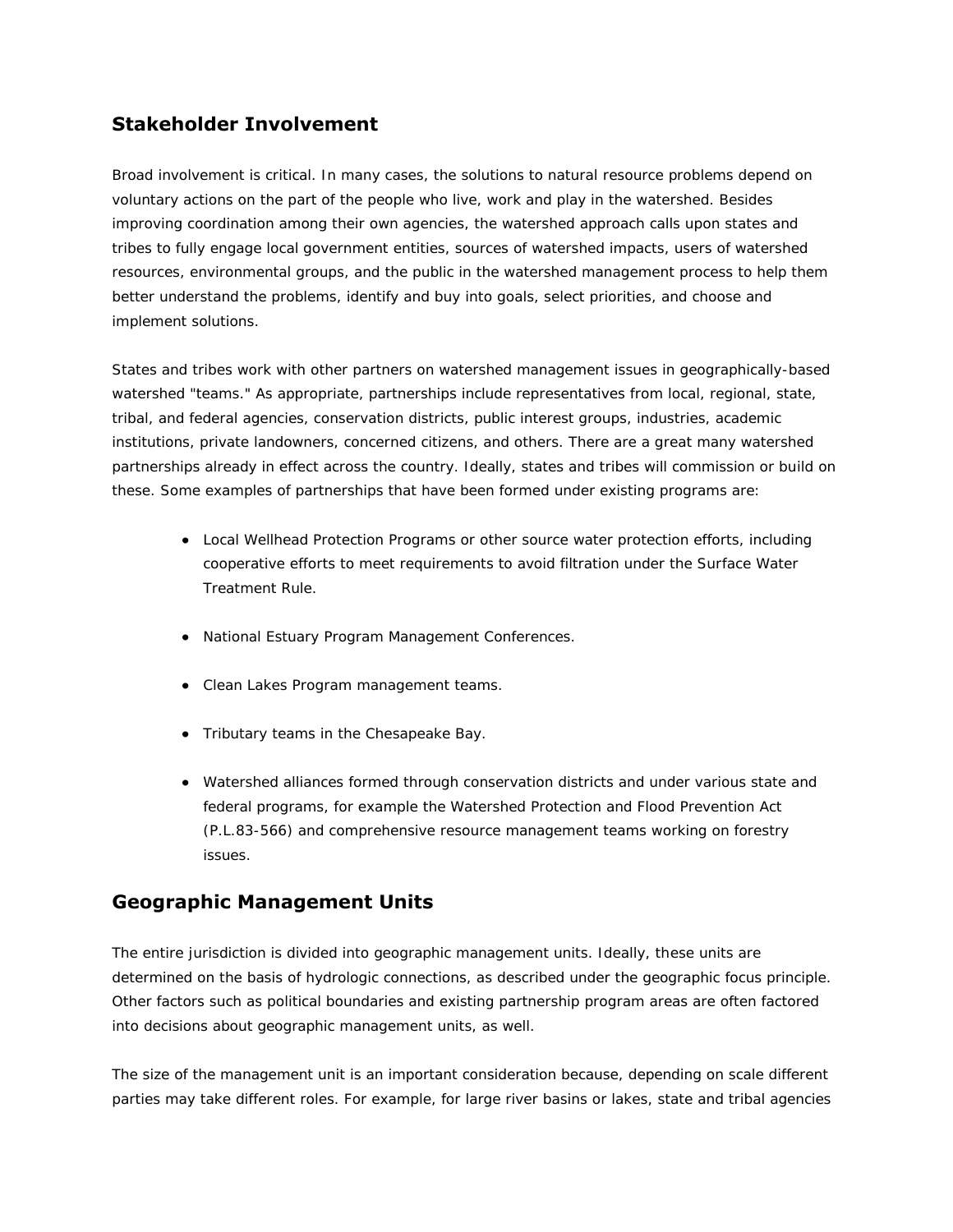are likely to lead watershed planning efforts, while local government, conservation districts, and watershed councils may take the lead in developing and implementing solutions in smaller watersheds. "Nesting" smaller watersheds areas (such as those designated as drinking water source water protection areas or special management areas for wetlands protection) within larger watershed or river basins allows those involved at every level to scale their efforts up or down to address specific concerns and still maintain consistency with related efforts.

### <span id="page-6-0"></span>**Coordinated Management Activities**

State and tribal agencies have responsibility for many of the management activities described in the guiding principles. Ideally, the various agencies with responsibilities for wetlands protection, drinking water source protection, waste management, point and nonpoint source pollution control, air pollution, pesticide management and other programs such as water supply, agriculture, navigation, and transportation (in any given jurisdiction, these might be several different agencies) would jointly compare their lists of high priority areas, meet with each other and other stakeholders, and look for opportunities to leverage their limited resources to meet common goals. Watershed approaches should not be viewed as an additional layer of oversight; rather watershed approaches should constitute improvements in coordination of current programs, processes and procedures to increase efficiency and efficacy.

Working together cooperatively, state and tribal programs can support and facilitate many of the management activities likely to be taken by watershed teams. The activities described below suggest some of the ways that EPA-related water programs can support watershed approaches. It is important to keep in mind that many other activities and programs, both public and private, at all levels, may need to be included in watershed planning and management.

#### <span id="page-6-1"></span>*1. Assessment and Characterization of Aquatic Resources, Problems, their Causes and Sources*

Ideally, monitoring parameters would be determined by water quality standards and other watershed goals and indicators, which are specified according to the needs and conditions of the area and reflect Clean Water Act and Safe Drinking Water Act goals and build on the environmental indicators that EPA and its public and private partners have adopted.

The state or tribal monitoring program should have a multiyear strategy to portray existing information on physical, chemical, biological, and habitat conditions and comprehensively monitor waters. Ideally, the strategy should recognize that responsibilities can be shared by many stakeholders and that monitoring must be done to fulfill distinct purposes: characterizing the watershed; identifying and locating specific problems; and determining if actions are effective and goals are met. A strong monitoring program should include: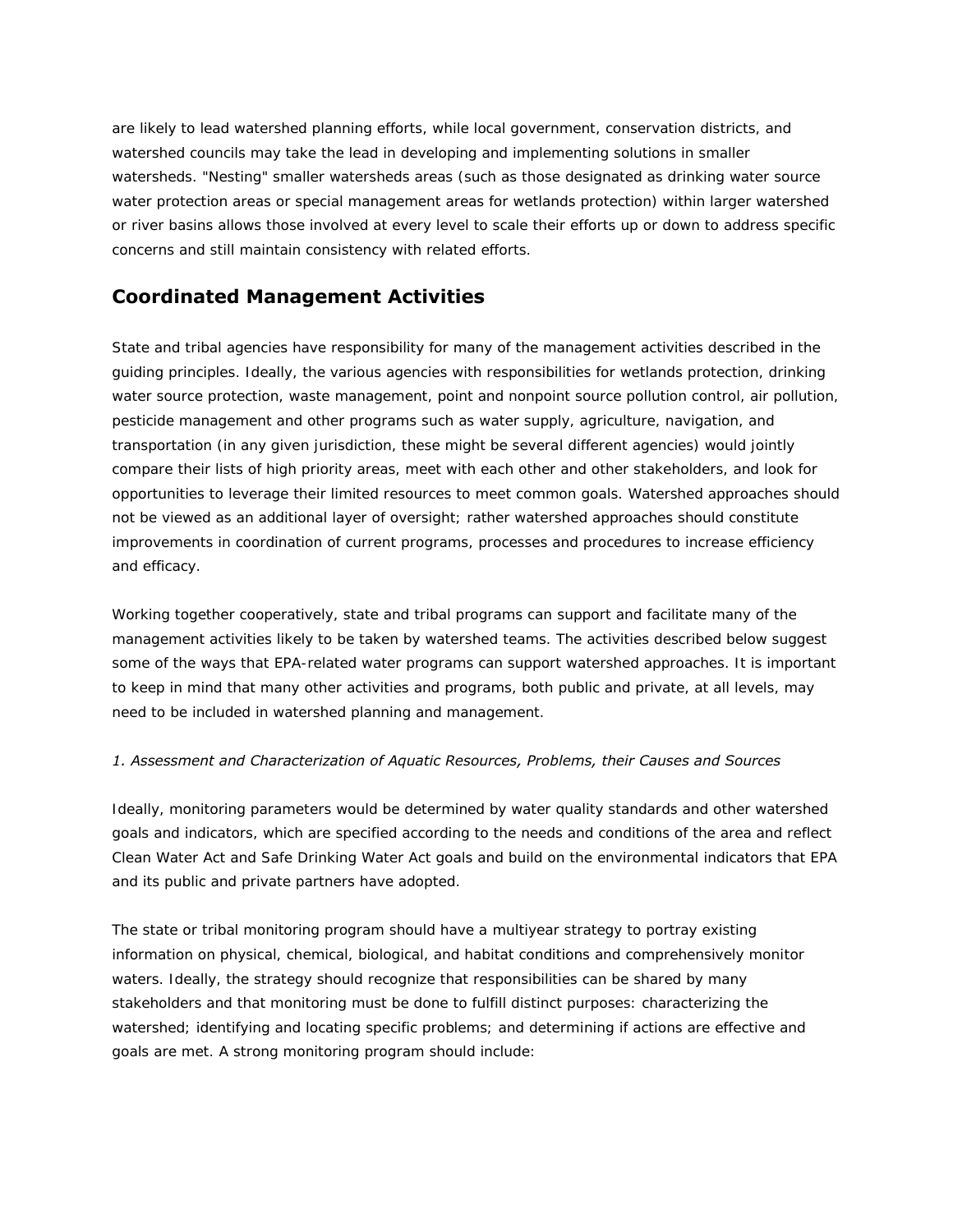- An inventory of key existing information on resources, including priority ground water, sources of drinking water, habitat, wetlands and riparian acreage, function and/or restoration sites.
- A monitoring design that confirms or updates existing information or fills gaps and can report trends.
- Reference conditions for biological monitoring programs to provide baseline data for water quality assessments and development of biological and nutrient criteria.
- Data collected using comparable methods to allow aggregation of data at various scales and stored so as to be readily accessible to others (e.g., in EPA's database STORET).
- Geographic references (using Reach File 3) so that monitored waters can be mapped using a Geographical Information System (GIS), allowing information to be aggregated on a watershed basis.
- $\bullet$  Key information on condition of waters (e.g., impaired, in need of special protection, endangered species present, threatened sources of drinking water) and causes of impairment are reported in the national water quality inventory (305(b) report).
- Collaborative efforts on existing and planned monitoring activities with other public and private institutions to share information when goals are similar.

#### *2. Goal Setting*

In the process of identifying goals, water quality standards provide a legal baseline or starting point. These goals clearly identify the uses to be made of the waters, for example the protection and propagation of a warm water fishery. Water quality standards also include the appropriate chemical, physical and biological criteria to characterize and protect the uses and an antidegradation policy to preserve the uses and water improvements attained in the waters of their watersheds. As an outcome of watershed planning processes, a state or tribe may also adopt new or revised water quality standards for the waters within a watershed to reflect agreements made by the stakeholders to meet the watershed goals (this would likely take place as part of the triennial review process required by law). Actions by states and tribes that support watershed efforts include:

- Reviewing, and if appropriate, revising water quality standards within the watershed framework, consulting the other stakeholders involved in the watershed.
- Adopting precisely defined uses given the chemical, physical and biological characteristics of the waterbody.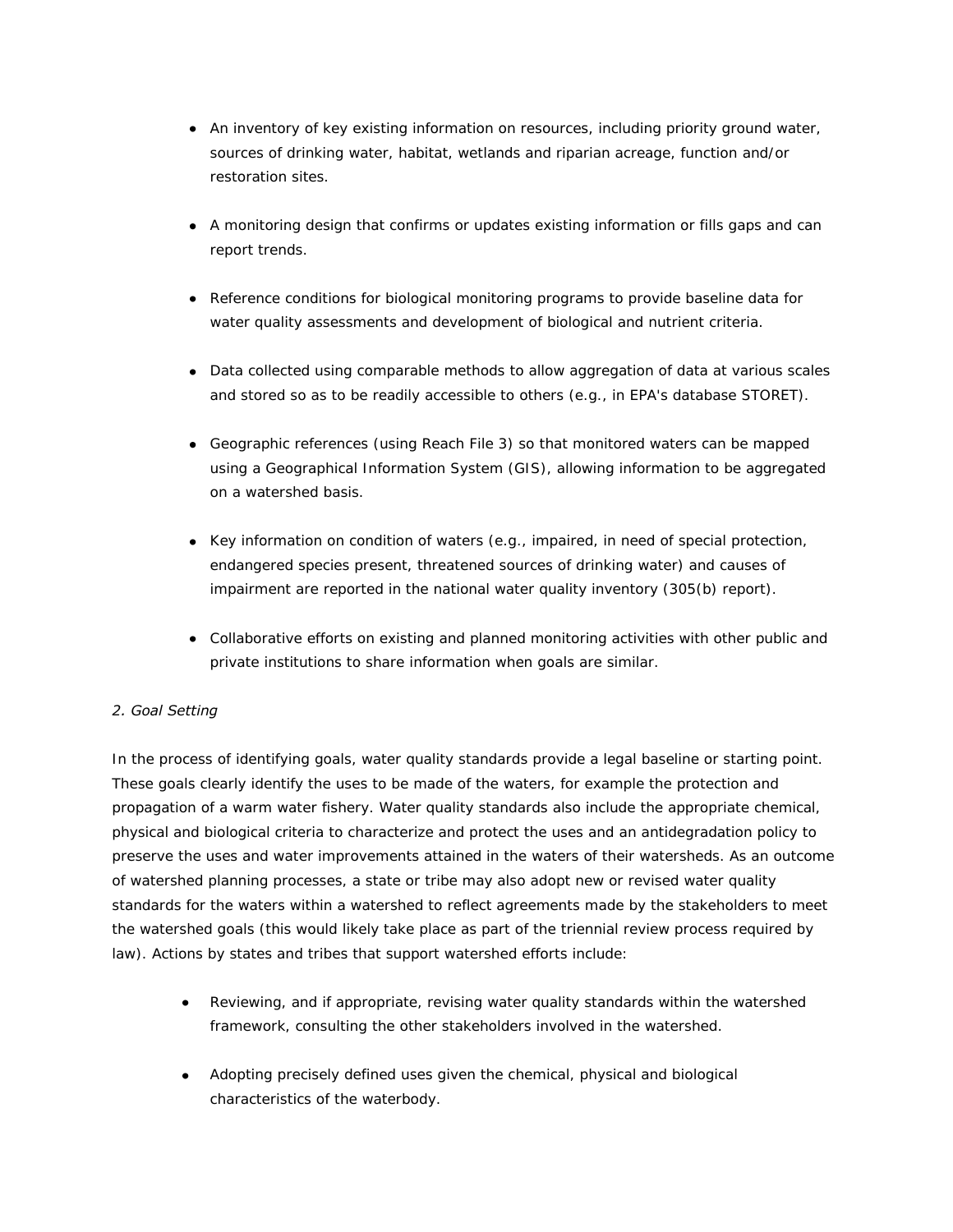Expanding the suite of tools applicable to the development and implementation of their water quality standards and management programs. The expanded suite should include tools to address multiple stressors and their cumulative impacts, including criteria to protect human health, aquatic life, wildlife and sediment dwelling organisms; methodologies for sediment and whole effluent toxicity testing; and assessment methods for establishing Total Maximum Daily Loads (TMDLs) or waste load allocations, and evaluating ecological risk, nutrient enrichment and habitat.

#### *3. Problem Prioritization and Resource Targeting*

Staff in the various water-related programs in the state or tribe should work with other stakeholders to jointly set priorities for the particular suite of water resources concerns present in each identified management unit. Deliberations should consider:

- Drinking water source protection for both ground and surface water sources;
- Wetlands and riparian area protection and other ecological values;
- Nonpoint source pollution control;
- Point source pollution control;
- Living resource needs; and
- Other issues, such as waste and pesticide management, air pollution affects on water resources, and water supply, as appropriate.

The watershed approach should take into consideration the findings of and priorities established under preexisting initiatives, such as the Comprehensive State Ground Water Protection Program (CSGWPP), Wellhead Protection Program, State Wetlands Conservation Plans, NPDES watershed or basin strategy, National Estuary Program Comprehensive Conservation Management Plan, or Clean Lakes projects. In addition, states and tribes should take into consideration the goals and plans of relevant large-scale projects, such as the Chesapeake Bay, Great Lakes, and Gulf of Mexico programs and the Northwest Forest Plan and Everglades initiative. These projects may provide significant opportunities for "nesting" smaller projects within larger frameworks, yielding benefits to both.

The composition of watershed partnerships should reflect the agreed upon priorities for the watershed areas. Similarly, Clean Water Act funds, both grants and loans, should be applied to the development and implementation of watershed plans.

#### *4. Management Option Development and Watershed (or Basin) Plans*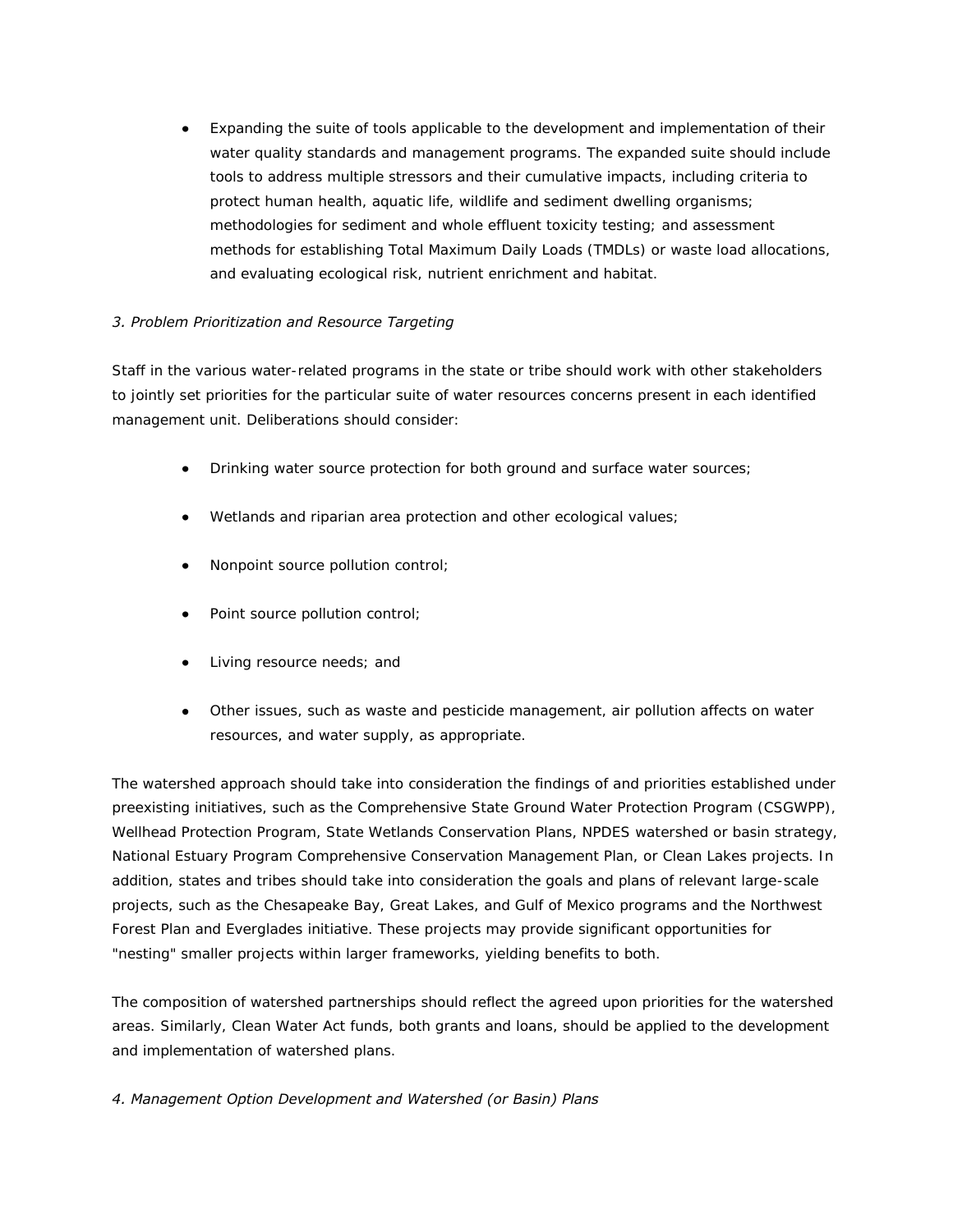Each watershed partnership should develop management options and set forth a watershed or basin management plan that should:

- Establish environmental objectives that are consistent with all applicable state, tribal, and federal statutes and regulations, including water quality standards and drinking water maximum contamination levels and health advisories. The environmental objectives should reflect the needs and concerns of the watershed stakeholders and thus may include objectives unrelated to EPA programs.
- Identify environmental indicators compatible or complementary to national indicators that can be used to monitor and report on attainment of the environmental objectives. (In June 1996 the agency issued *Environmental Indicators of Water Quality in the United States* EPA 841-R-96-002.)
- Identify specific implementation actions, including voluntary, mandatory, and educational efforts, that will attain and maintain the goals.
- Set forth milestones, assign responsibility, specify who will implement actions, and identify existing and potential sources of funding for implementation.

#### *5. Implementation*

Due to the participatory nature of watershed approaches, responsibility for implementation of watershed plans will fall to various parties relative to their particular interests, expertise and authorities. To the maximum extent possible, state and tribal water-related programs should support the implementation of watershed plans through their actions. They should consider the full range of tools available to them in programs as diverse as water quality protection, pesticide management, waste management, air pollution control, as well as natural resources protection, agriculture programs, water supply, transportation and other related programs. For example, under water quality and natural resource protection programs they may:

- Support watershed approaches to water quality permitting, nonpoint source pollution control, habitat protection and other water resource protection and restoration activities using Total Maximum Daily Load analyses.
- Issue NPDES permits in accordance with the state or tribal watershed management schedule.
- Tailor their Clean Water Act 319 nonpoint source management program to respond to watershed needs and ground water connections.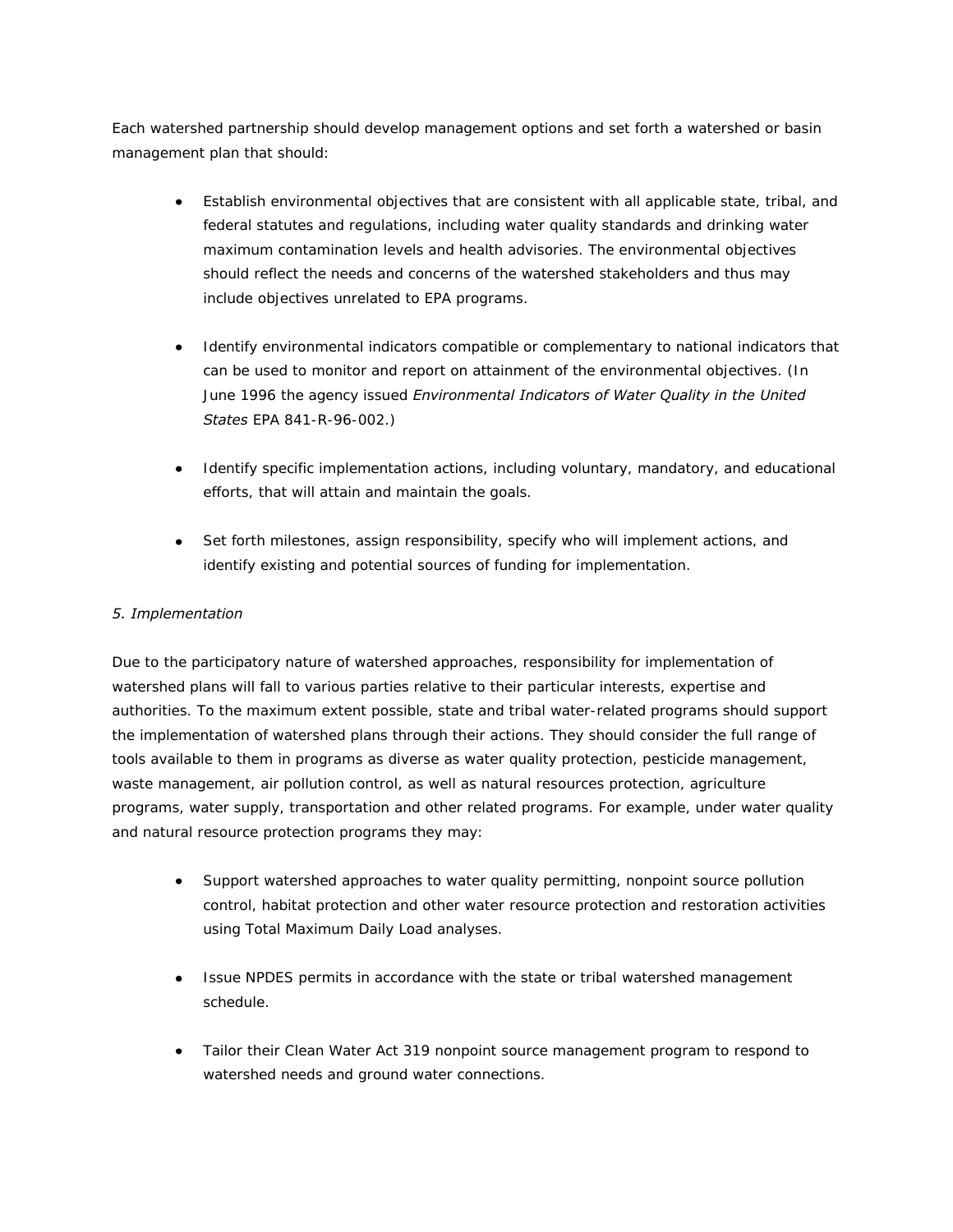- Direct activities in the State Wetland Conservation Plan toward reducing wetland impacts from land and water-based activities.
- Integrate federal, state and/or local wetland permit programs with individual watershed plans that contain adequate wetland protection provisions.
- Promote the establishment of mitigation banks by providing funding for bank sponsors, identifying and prioritizing potential bank sites, and providing appropriate direction.
- Use their watershed approach to target overall source water protection areas and approved Wellhead Protection Program protection areas as high priority for various federal and state programs.
- Direct federal and state activities toward protection of high priority ground water (e.g., wellhead protection areas or other areas designated under endorsed Comprehensive State Ground Water Protection Program).
- Develop or use approved program under primacy for Phase I/II/V National Primacy Drinking Water Regulations for granting monitoring waivers under Public Water System Supervision program.
- As authorized, monitor, verify implementation, and, when necessary, enforce management actions.

#### *6. Monitoring and Evaluation*

To evaluate the effectiveness, the watershed management cycle should include monitoring to ascertain both the environmental and socioeconomic impacts of implemented watershed plans. Progress should be reported and results of monitoring help guide decisions about continued implementation. See [Assessment and Characterization of Aquatic Resources, Problems, their Causes](#page-6-1)  [and Sources,](#page-6-1) above.

### <span id="page-10-0"></span>**Management Schedule**

A schedule for carrying out coordinated management activities within each of the management units helps organize the work states and tribes need to undertake. The schedule would lay out a long-term program for maintaining, restoring, and protecting water resources and provide other interested parties an opportunity to plan for their involvement.

To most effectively create an orderly system for focusing and coordinating watershed management activities on a continuous basis, the schedule should contain two features: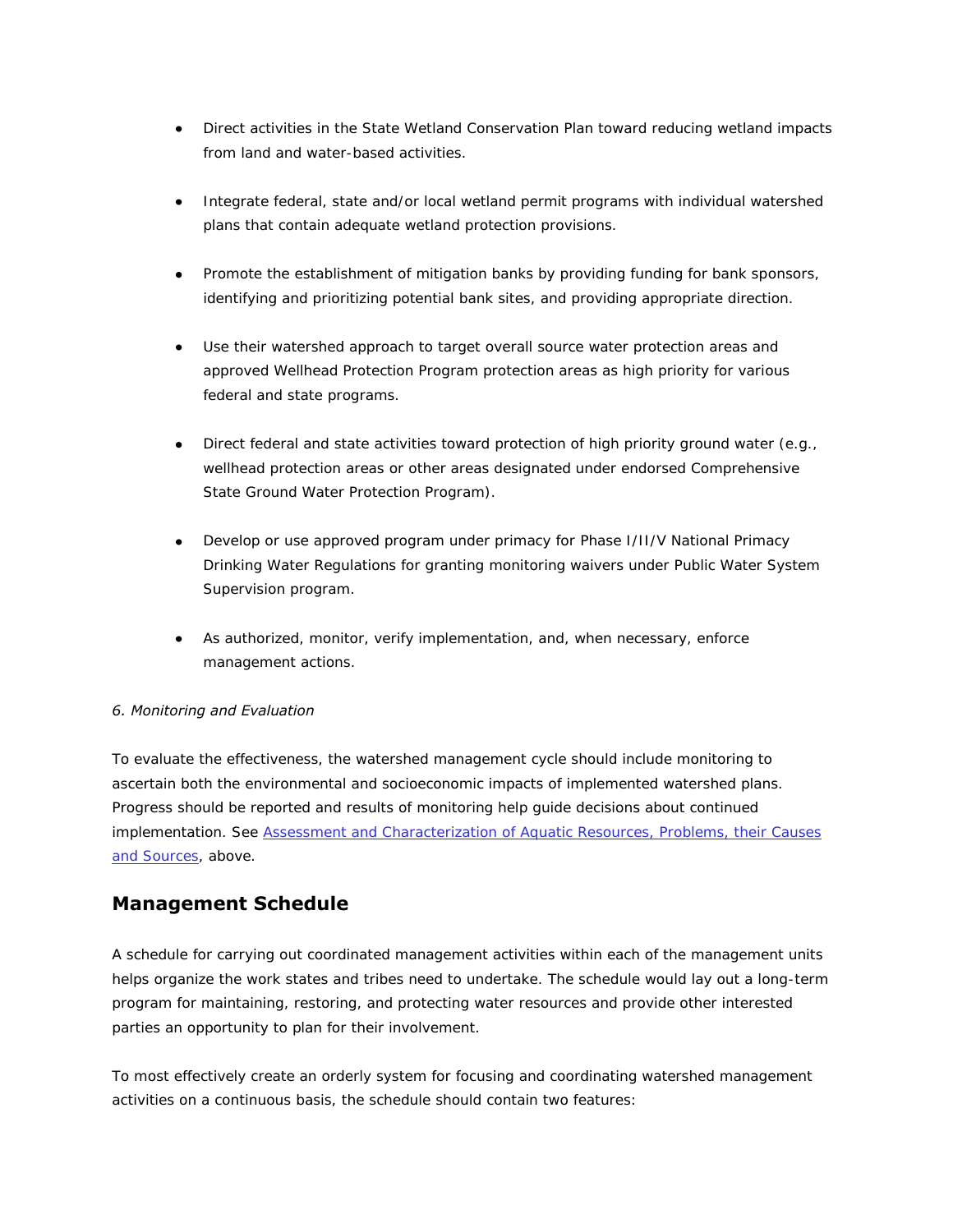- 1. A sequence for addressing watersheds that balances workloads from year to year; and
- 2. A specified length of time planned for each major management activity (e.g. assessment, management option development, implementation).

The schedule should reflect the magnitude of activities to be carried out within any particular watershed or basin, which depends largely on the range and severity of problems found within that management unit. For example, some watersheds may require minimal actions to maintain high environmental quality, whereas others may require substantial effort to restore environmental quality.

Reorganizing workloads to take a watershed approach may take a considerable amount of time. During the early phases of reorientation (before the entire jurisdiction is covered by the watershed schedule), existing program activities to address high priority restoration, remediation and/or protection concerns, such as wellhead protection, may need to proceed in some places independently of the watershed schedule. Ideally, however, over time all relevant programs would be carried out within a jurisdiction-wide watershed approach.

## <span id="page-11-0"></span>**EPA Support to Facilitate Watershed Approaches**

EPA's National Water Program has examined its work in order to identify ways that the agency can better support watershed approaches. Besides the provision of basic national programs upon which watershed approaches are built, specific operational changes have been suggested. These include reduced water quality reporting requirements, priority consideration for Clean Water Act grants for watershed activities, use of funds under the Safe Drinking Water Act for source water protection , simplified wetlands permitting, allowances for NPDES permitting backlogs, longer cycles for reviewing and, if appropriate, revising water quality standards, reduced monitoring under the Safe Drinking Water Act, TMDL assistance, and facilitated development of wetlands mitigation banks and effluent trading. These programmatic changes are described in more detail in another EPA publication entitled, *Why Watersheds?* [\(EPA800-F-96-001\).](http://water.epa.gov/type/watersheds/why.cfm)

The Office of Water offers assistance to help water quality managers and staff throughout the public and private sectors develop and implement watershed approaches. The four main areas covered include watershed management training, statewide watershed approach facilitation, watershed program scoping, and technical analysis assistance. Training and facilitation have been the most actively requested services of the watershed assistance program.

Watershed management training is available through the *Watershed Academy*, which offers a set of core courses and related reference materials about basic watershed management principles and techniques as well as contact information on more specialized and advanced courses. The core courses address watershed management fundamentals, watershed tools, the statewide approach to watershed management, and an executive overview course. During 1995, the two-day Statewide Watershed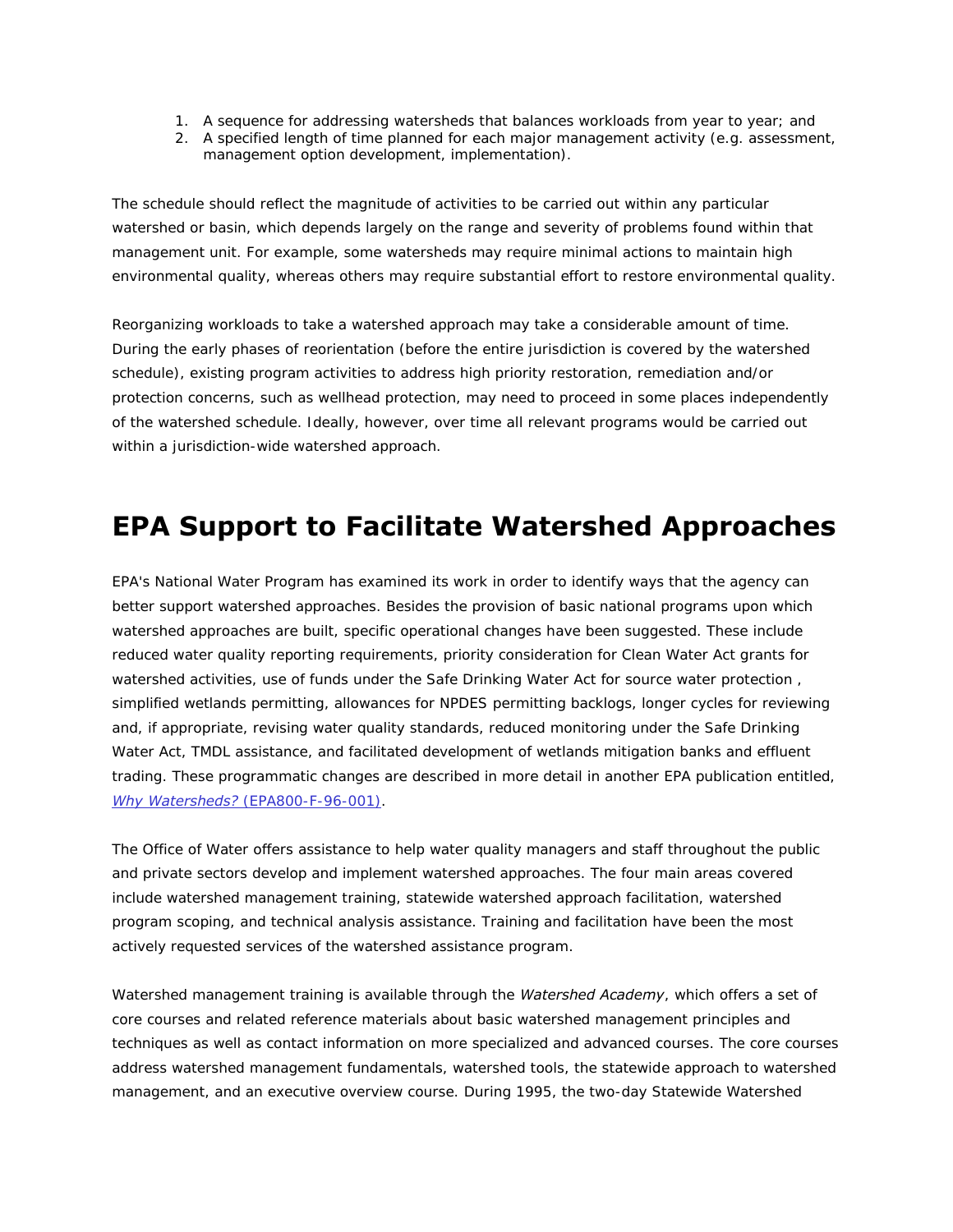Management Course was offered in five locations to over 300 people. Completion of the other core courses is planned for late 1996. Although EPA itself offers only a few courses, dozens of watershed training opportunities exist. The Watershed Academy will continually update its *Catalogue of Watershed Training Opportunities* (available on internet) to spread information about watershedoriented training courses offered by other local, state and federal agencies and private organizations. Participation in an interagency watershed training workgroup will be another source of joint planning, shared training materials and expertise.

Watershed approach facilitation is generally provided to states and tribes that intend to reorient their water resources management programs along watershed lines. Facilitation involves several onsite working meetings with water program managers and decision makers to help them develop a transition plan, schedule, and comprehensive organizational framework based on major river basins and their component watersheds. Twelve states contacted EPA for some form of facilitation assistance during 1995, and several have completed significant reorientations of their programs to implement a watershed approach.

In addition to training and facilitation, the Office of Water offers assistance in watershed program scoping and technical analysis to states and tribes. Scoping projects are preliminary to full-scale reorientation and involve one or two meetings with managers to determine what form a watershed approach might take, the effort involved, and the next steps needed. Technical analysis projects focus on scientific, economic or programmatic analysis as related to specific watershed management issues.

For information on the Watershed Academy, contact Doug Norton at 202-260-7017. For information on the statewide watershed management course, contact Greg Currey at 202-260-1718. For information on watershed facilitation, scoping, or technical analysis assistance, contact either Doug or Deborah Nagle at 202-260-2656.

Several EPA documents may be of particular interest.

*[Watershed Protection: A Statewide Approach](http://water.epa.gov/type/watersheds/statewide.cfm)* (EPA841-R-95-004)

*[Watershed Protection: A Project Focus](http://www.epa.gov/owow/watershed/focus/)* (EPA841-R-95-003)

*[Watershed '93: A National Conference on Watershed Management](http://water.epa.gov/type/watersheds/index.cfm)* (Proceedings) (EPA840-R-94-002)

*[Why Watersheds?](http://water.epa.gov/type/watersheds/why.cfm)* (EPA800-F-96-001)

Printed copies of these and other final (non-draft) documents can be obtained by telephone at 513- 489-8190, by fax at 513-489-8695, or by written request to NCEPI, 11029 Kenwood Road, Building 5, Cincinnati, OH 45242. Please include the title and EPA Publication Number when ordering.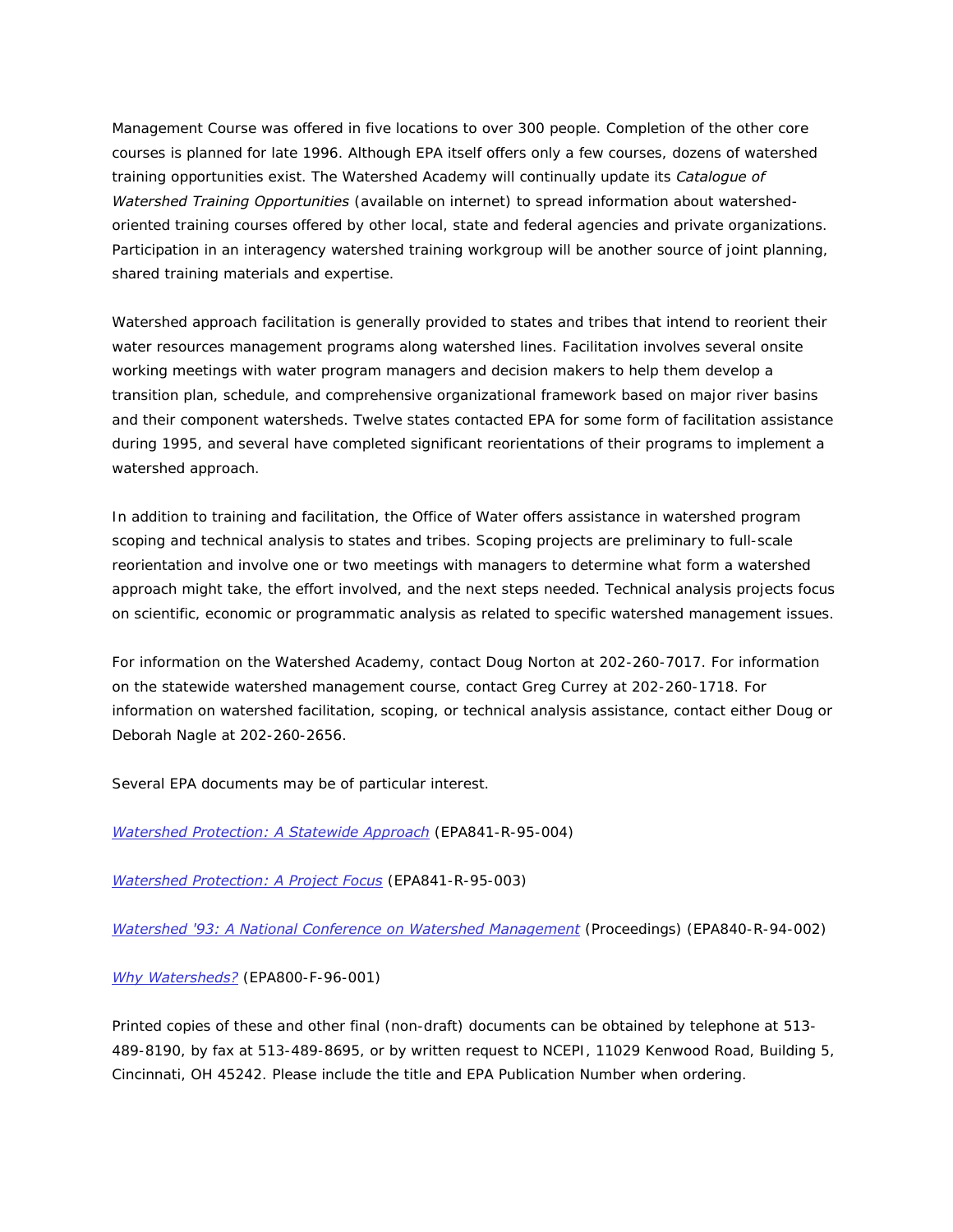## <span id="page-13-0"></span>**Frequently Asked Questions About the Watershed Approach**

#### *How can the watershed approach address both ground water and surface water protection?*

When delineating geographic management units, boundaries should be constructed to accommodate hydrologic connections and processes and address the priority problems at hand. So, particular management areas may vary depending on the priority problems to be addressed. For example, when ground water contributes significantly to surface water flow, the management unit should include the ground water recharge area. When the vulnerability of drinking water to contamination is of primary concern, then the drinking water source (e.g., reservoir or wellhead protection area) should be the area upon which attention is focused. When the protection of an aquifer is of primary concern, the management area should include the overlaying or recharging area and recognize impacts upon surface water. Interesting research is now underway in the State of Florida to delineate hydrogeological watersheds that accurately depict ground and surface water connections. Similarly, the US Army Corps of Engineers has developed new techniques for hydrogeomorphic analyses related to wetlands.

### *How does the watershed approach relate to other programs with similar characteristics, such as the National Estuary Program and Source Water Protection? And, how does the NPDES watershed strategy relate to the watershed approach?*

States and tribes may want to build on the successes of geographically-focused programs and increasingly integrate assessments, sort out and establish joint priorities, and coordinate actions among programs while making a transition to the watershed approach. Whether a jurisdiction starts with a source water protection program like Wellhead Protection, a Wetlands Conservation Plan, a National Estuary Program , a NPDES watershed strategy or other water resource, place-based strategy, EPA will support them in moving to an even more comprehensive approach to protecting water resources. These more targeted programs can provide the community roots for broader watershed approaches. Ultimately, we hope to see comprehensive, jurisdiction-wide, and when appropriate cross-jurisdiction, watershed approaches that involve all appropriate agency staff working with local stakeholders while setting goals, establishing priorities, and implementing integrated and effective solutions.

### *What is the relationship between the watershed approach and community-based environmental protection?*

Community-based environmental protection is an iterative approach in which diverse stakeholders strive to achieve environmental objectives. Typically it includes:

Adoption of local environmental goals compatible with economic sustainability;